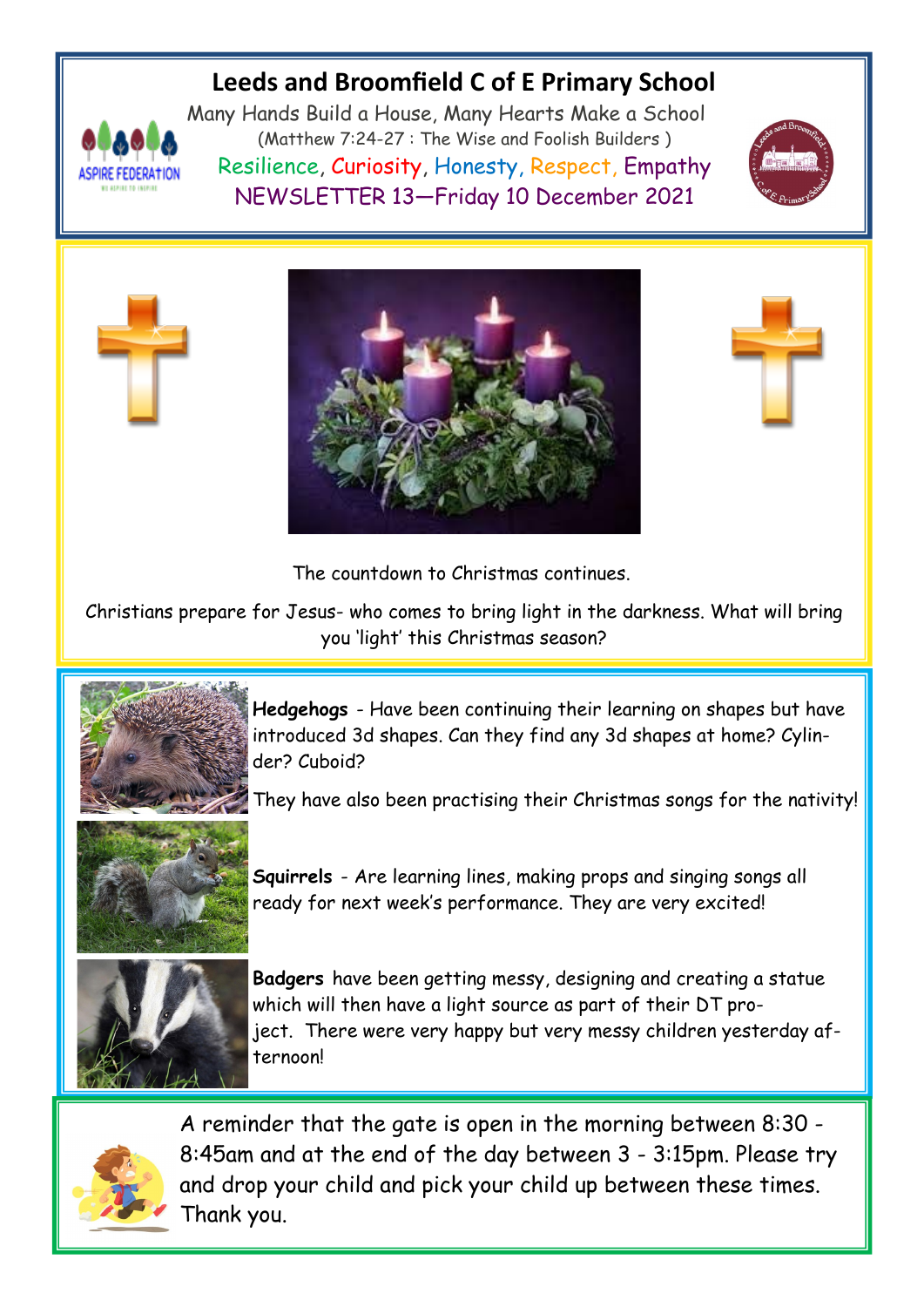## **PROUD awards**

After speaking to pupils and staff we wanted to build children's self esteem and confidence in themselves. Each pupil needs to work to get a badge for each letter of the word **PROUD.** 

- P Pleasure in work
- R Respect in work
- O Organised in work
- U Unique in work
- D Distinction



Each class has a different colour badge to collect. The children can put these on their bags or on their school jumpers.

**This week's PROUD winners are Leo A, George S, Immy, Belle-Louise, Aylin, Phoebe B, Evie, Alfie and Leyla. A massive well done!**





Hedgehogs — Krisia

Squirrels — Belle-Louise

Badgers — Patience

**Christian Vision and Values Awards**

Hedgehogs — Zara Squirrels — Wesley

Badgers — Daniel



 $\frac{1}{2}$ 

## **House Captains**

The children were busy preparing speeches last week and the rest of the school voted on who they would like to lead their House teams this year. The winners are:

Emerald - Lacey D Ruby - Tom G Gold - Isaac A Diamond - Bertie K

A massive well done!!!!

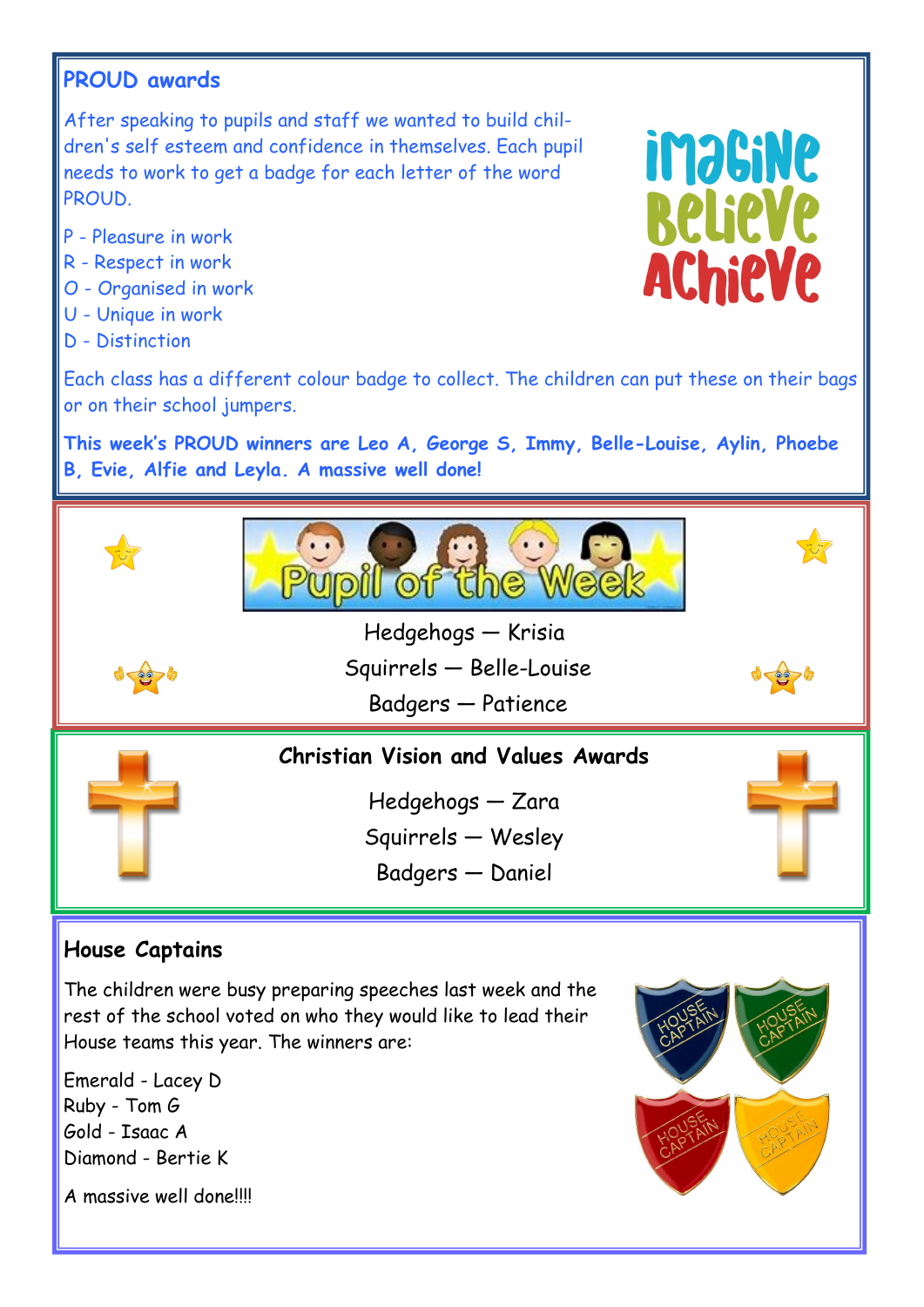As highlighted in the Ofsted report;

'Leaders are passionate about nurturing pupils to be the best they can be.'

We are working hard to become an accredited nurture school. Please see below the six nurture principles and how they are woven through our school Christian Vision.



#### Vision

At Leeds & Broomfield we build strong foundations for all; to learn, flourish and fill their hearts with God's love. Everyone is important, valued and needed to make L&B grow. We give a quality all round nurturing education which develops the whole child; If the rain came we would not fall.

> "As many hands build a house, so many hearts make a school." (Matthew Ch 7 24-27)

Respect Resilience Empathy Curiosity Honesty Nurture - 'It is about learning - breaking down barriers'.

#### **Nurture Principles**

 Children's learning is understood developmentally. 'Strong foundations for all, flourish'.

- The classroom offers a safe base. 'Everyone important, valued, 'God's love'
- The importance of **nurture** for the development of wellbeing. 'Nurturing education'
- Language is a vital means of communication. 'Develop whole child'
- All behaviour is communication. 'Develop whole child'
- The importance of transition in children's lives. 'Whole child not fall down'



Please use these links to access all support.

<https://www.thinkuknow.co.uk/parents/> [https://beinternetlegends.withgoogle.com/en\\_uk/parents/](https://beinternetlegends.withgoogle.com/en_uk/parents/) [https://anti-bullyingalliance.org.uk/tools-information/advice-and](https://anti-bullyingalliance.org.uk/tools-information/advice-and-support/advice-parents/im-worried-about-cyberbullying) [-support/advice-parents/im-worried-about-cyberbullying](https://anti-bullyingalliance.org.uk/tools-information/advice-and-support/advice-parents/im-worried-about-cyberbullying)

Remember, primary-age children should be supervised at all times when online.

## **Reminder:**

No ear-rings for PE.



**Reminder:**